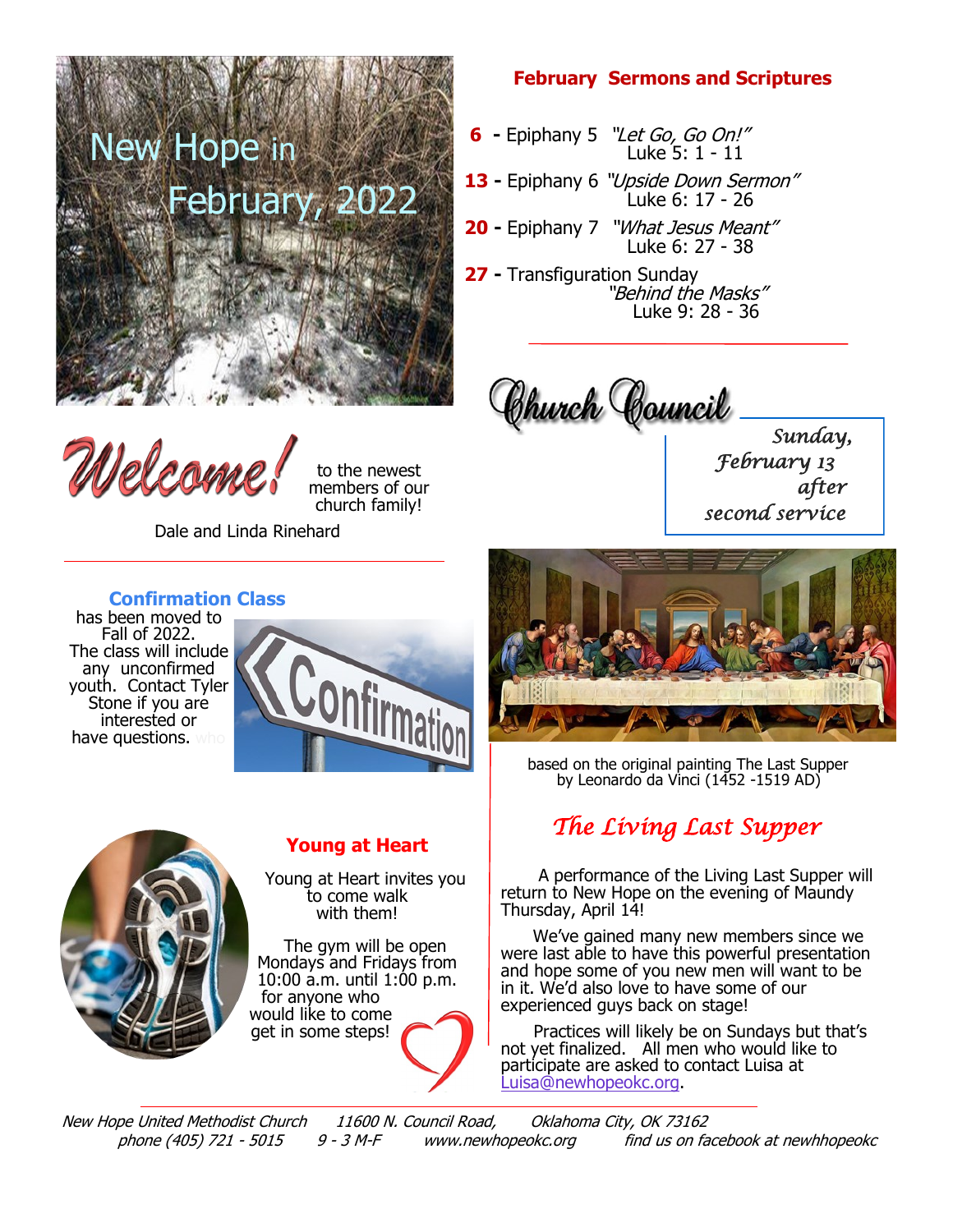

 In a recent sermon, I mentioned the many ways people in this congregation show the love of Christ. This church has a real heart for mission, reaching out in so many caring ways.

From the volunteers who staff the food pantry, to the AA<br>**Pastor Rod** group, to Whiz Kids, to warm fuzzies, to Christmas baskets, to group, to Whiz Kids, to warm fuzzies, to Christmas baskets, to Stitchers sewing circle, to the Second Saturday ministry with the homeless, to name a few, you give with joy. And this includes all ages, children, youth, and adults.

 You also do so much as individuals in caring for others, most of which is never known by many people outside of those who are helped. I appreciate being part of a congregation where service is not just a priority but part of who you are  $-$  and I appreciate you.

## **Second Saturday Outreach to the Homeless**

by Donette Johnson

 Second Saturday continues to grow and donations from our New Hope family help this Ministry reach the growing number of homeless in our community. Thank you!

 There are several ways to help this Ministry continue to expand. One is to serve. We meet at 9:30 to make sandwiches and pack lunches and load clothing and food.

 Another is to go downtown to serve our neighbors. This Ministry always blesses those who serve, whether it is working at the church or going downtown. Or both!

 Another way to help is by donation. For the colder months we provide clothing, shoes, socks, snacks, blankets, personal items, gloves, scarves, etc.

 During the warmer months we provide shorts, t-shirts, flip flops, chapstick, sunscreen, bug spray and hats.

 Each month we provide a hot meal, which can also be donated by individuals or groups. Our Boy Scouts recently served tortilla soup, and our Youth will provide Taco Soup in February. During the summer we will sometimes take the church grill and serve burgers or hot dogs.

 Monetary donation is a great way to help. There are items that are needed, or requested, each month, that aren't often donated, and we use our funds for those items. Examples of those are back packs, belts, sleeping bags or heavy wool blankets. Occasionally we run low on clothing and have to purchase what we need with those funds. The donated funds are also used to purchase the food for our sack lunches.

 We are so grateful to our Boy Scouts, our NH Children and our NH Hope Youth for stepping up and helping with this ministry. It is a special kind of blessing to watch our Elementary kids handing out lunches, while one of the Youth help find the right size coat for someone who has been going without. Absolutely amazing.

 Each month Pastor Marla provides Communion for all who wish to receive it. When she isn't serving Communion, she is simply talking with those who visit us. This ministry is more than providing food and clothing, it is reminding those who are struggling that they are loved.

For any questions or donations please contact Pastor Marla or Donette Johnson.



## **Helping Hands Food Pantry**

 Hello New Hope, this is Mickey reporting from the food pantry. For those of you who don't know, we are going to be losing Debbie and Bob Devonshire to the great state of Texas. We will miss them working in the food pantry.

But, some good news! We have a new Bob and Debbie. They are the Marshalls who are going to help us in the food pantry. They are not members, but have said they would like to help in our food pantry.

 Our client count is still low but it's starting to pick up. Tuesday we gave out food for 12 people so that is much better than what it has been. Covid and cold weather have really done a job on our clients.



We can always use boxed cereals, macaroni and cheese, Ramen noodles, and other canned or packaged food items you can think of for the pantry

Thanks for being so supportive.

2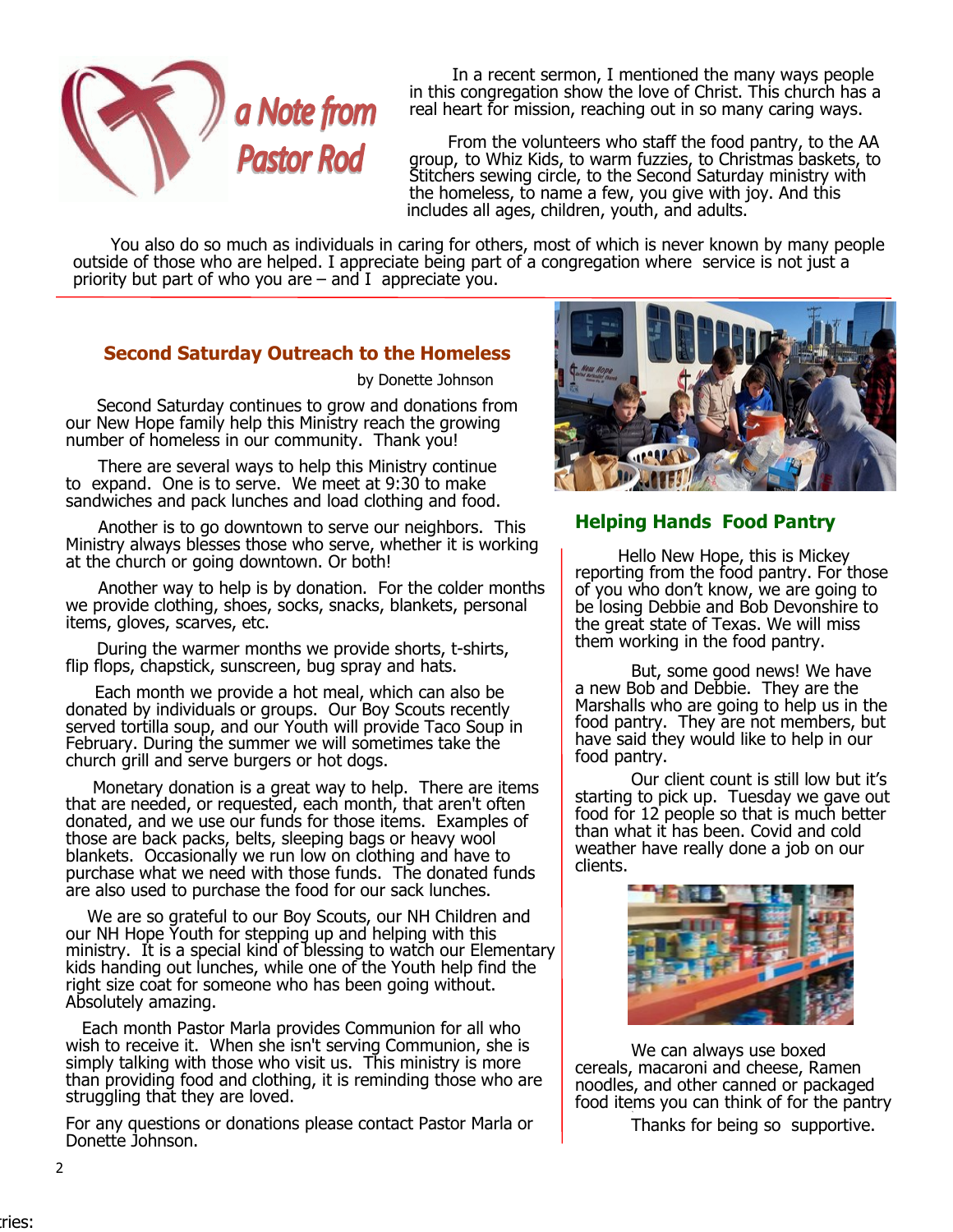## **Notes from the Business Manager**

by Elaine Parrent

 **2021 Contribution statements** were recently sent out. If you did not receive one or have questions, please contact me.

 Please be assured all monies given in 2021 were used to support the church in numerous ways. Although the statement may show 2020 Fund names, the money went into 2021 operations. The fund name just was not changed until into the new year. I apologize for any confusion.

 Thank you again for being faithful and generous servants.

### **Mary Martha Circle**

by Mary Jo Pratz

 This Ladies' service group next meets Thursday, February 10 at 9:30 a.m.

 The Mary Martha Circle met for our first gathering of the new year on January 13. We were blessed with an inspiring devotional given by Charlotte Coulthard. Refreshments were provided by Vita Crow, Donna Wakefield and Rosanne Wells. During our discussion we reviewed the success of our sandwich and cookie supper after the children's Christmas program.

 We are hopeful that we can hold our ham dinner this spring. A heartfelt thank you to Lacricia Norman for the creation and publishing of our 2022 Calendar and Roster!

 We invite all ladies to join us for fellowship, food and planning of events for the year.



## **Ruth Circle**

 This women's group meets at 6:30 the second Tuesday of each month.

2022 Officers for Ruth Circle are: co-chairs - Rosie Wells & Kendra Clark Treasurer - Alice Pattillo Good Cheer contact - Carola Smith

**Thank you** New Hope Faithful community. 2021 was filled with challenges and change. Through it all you have been generous with your time, talents and gifts.

We came into 2022 strong and successful. We are so grateful for your generosity which continues to support not only our local ministries and outreach in the community but also ministry across our state and the world. We continued our service and added new areas of ministry. In addition, the needs or the business of the church were also supported. Your

#### **Men Of Hope by Chris Porter**

 The Men of Hope monthly breakfast meeting will be at Jimmy's Egg on Hefner and Rockwell on February 19th at 8:30 a.m. All men and their sons are invited. You do not have to be a member of New Hope to attend. At our breakfasts we conduct the business of the group and have lots of socializing. It is always a good and relaxing time!

 At our last meeting, the Men decided that we would not be able to host either the Valentine's Dinner or Shrove Tuesday pancake dinner at a high caliber level so those will not be held in 2022.

 We are looking at possibly having a cookout in May. Stay tuned for details.

 As always, if someone needs help with small jobs (think light home maintenance for example) please let me know. The Men of Hope are ready and willing to help when we can. I can be reached at [cporter299@gmail.com](mailto:cporter299@gmail.com)

Thank you!



 The Youth Ministry will be assisting with service at Second Saturday Outreach in February. Contact Tyler Stone, Donette Johnson, or Marla Lobo if you

would like to find out how you can get involved.

#### **Youth Winter Retreat at Camp Spark**

was postponed until February 18-20. We have a group of twelve currently expecting to attend.

Signups remain open through February 11. If you would like to sign up your youth for camp, or would like to sponsor a student's camping fees, contact Tyler Stone for more information.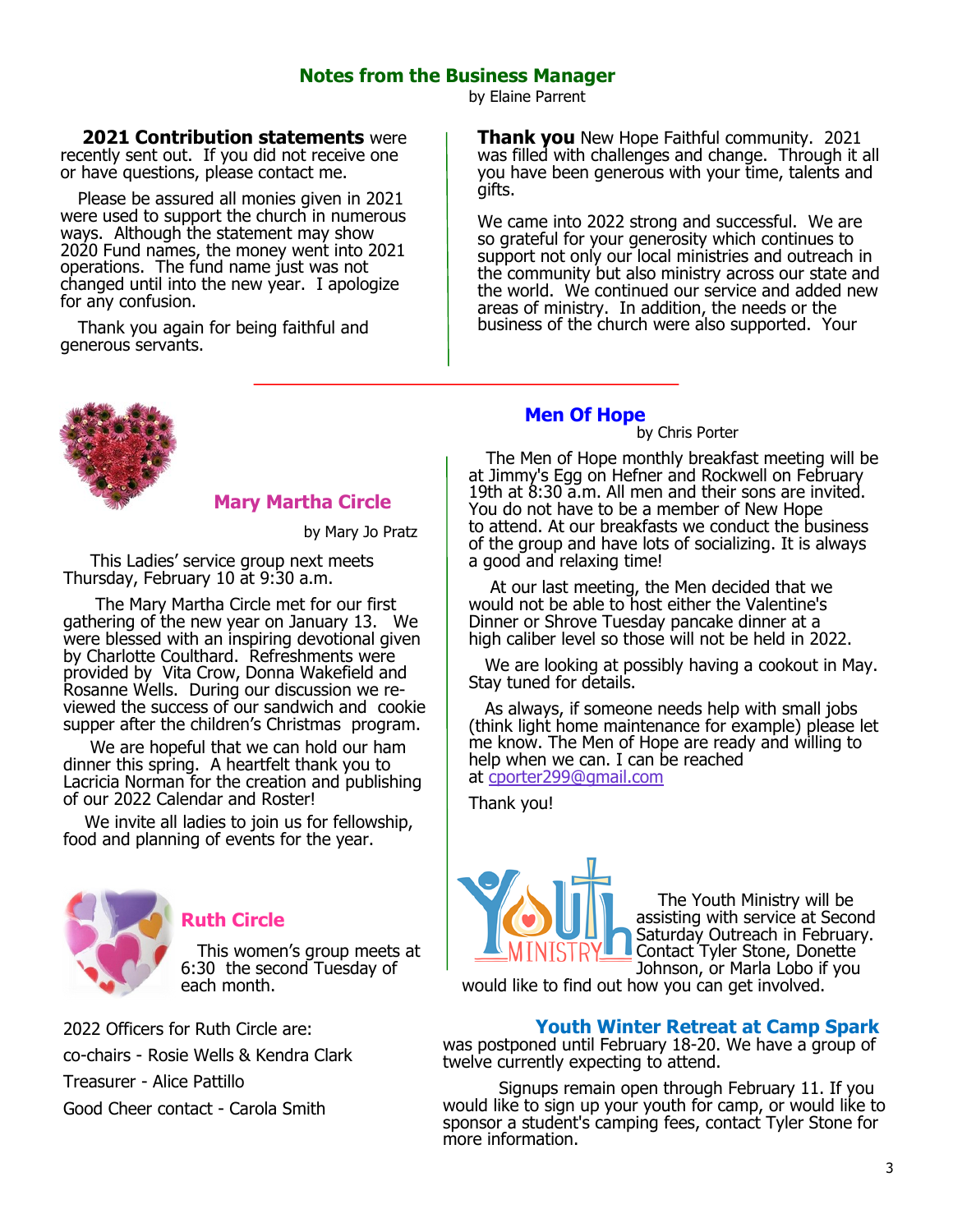## Anniversaries & Birthdays



John & Carol Elefterakis Bill & Trina Geer Earl & Earline Baker Paul & Ann Detwiler Janice & Bob Stine Jonathan & Julie Poe



Sara Ethridge Jason Grand Moira Chockalingam Diane Moore Carola Whittet Jim Yates Rose Marie Moore Randy Scott Bruce Chaney Navena Alexander Earle Marks Larry Morgan Kristin Attebery Robert Goff Elizabeth Hepner Cole Ward Lacricia Norman Cecilia Peed

Jerry Crawford Shay Johnson Kirby Kilfoy Jeremy Hayes Anthony Smarra Carrie Fagan Regina Engling Allie Johnson Emma Bruce Hayden Hasty Matt Miller Terry Brittenham Julie Guilford Donna Johnson Alexandria White Dayna Powell Allyssa Hurt Kerwin Crist

Young at Heart plans to reschedule the trip to First Americans Indian Cultural Center later this year.





Richard Brown has joined the Heavenly New Hope group. We share the sadness of saying a temporary good-bye with Beth and Richard's family and many friends. Services were held here on January 14.

 **UMW News** 

by Earline Baker

 Greetings to all and wishes for a Happy New Year 2022! May we all continue to do His work and be a blessing to everyone we meet. As we begin this new year, let us rejoice in all our blessings and continue to advocate for women, youth, and children, both locally and abroad, through our connection of United Methodist Women. An organized unit of United Methodist Women shall be a community of women whose purpose is to know God and to experience freedom as whole persons through Jesus Christ; to develop a creative, supportive fellowship; and to expand concepts of mission through participation in the global ministries of the church.

 The New Hope UMW is not meeting during the winter months. Even though our Unit is not meeting until March, we plan to donate 100 travel size bottles of hand lotion to Neighbor Services Organization to help in the filling of hygiene kits for the homeless.

Our next meeting on March 17th at 6:30 p.m. will be a pledge service titled *Healing and Joy on Our* Journey to God. Let us be aware and keep in mind that this service represents helping women, children and youth who do not have the necessities of life to live a full and productive life. Our Pledge to Mission ensures that this happens. We are reminded that God is still in charge while we are still puzzled and concerned about "Life with Covid." We are looking for safe ways to stay in touch with one another—to carry on the work and mission of United Methodist Women.

 Moving into 2022 with our theme of "Turning it up thru Connection", it is time for us to mentor and encourage with the heart of Jesus our members, children, and individuals at risk. May we all in 2022 develop a deeper understanding of mission, grow spiritually, nurture and reach out -- knowing that you are each making a difference in the lives of women, youth and children

 Some upcoming Crossroads District UMW meetings are: February 26- Winter Workshop @ Edmond First UMC (location may be changed- check nearer to date); April 23- Day Apart @ Jones UMC; September 17- Crossroads District Annual Meeting @ New Hope UMC.

May all members and friends feel our prayers for safety, healing and good health.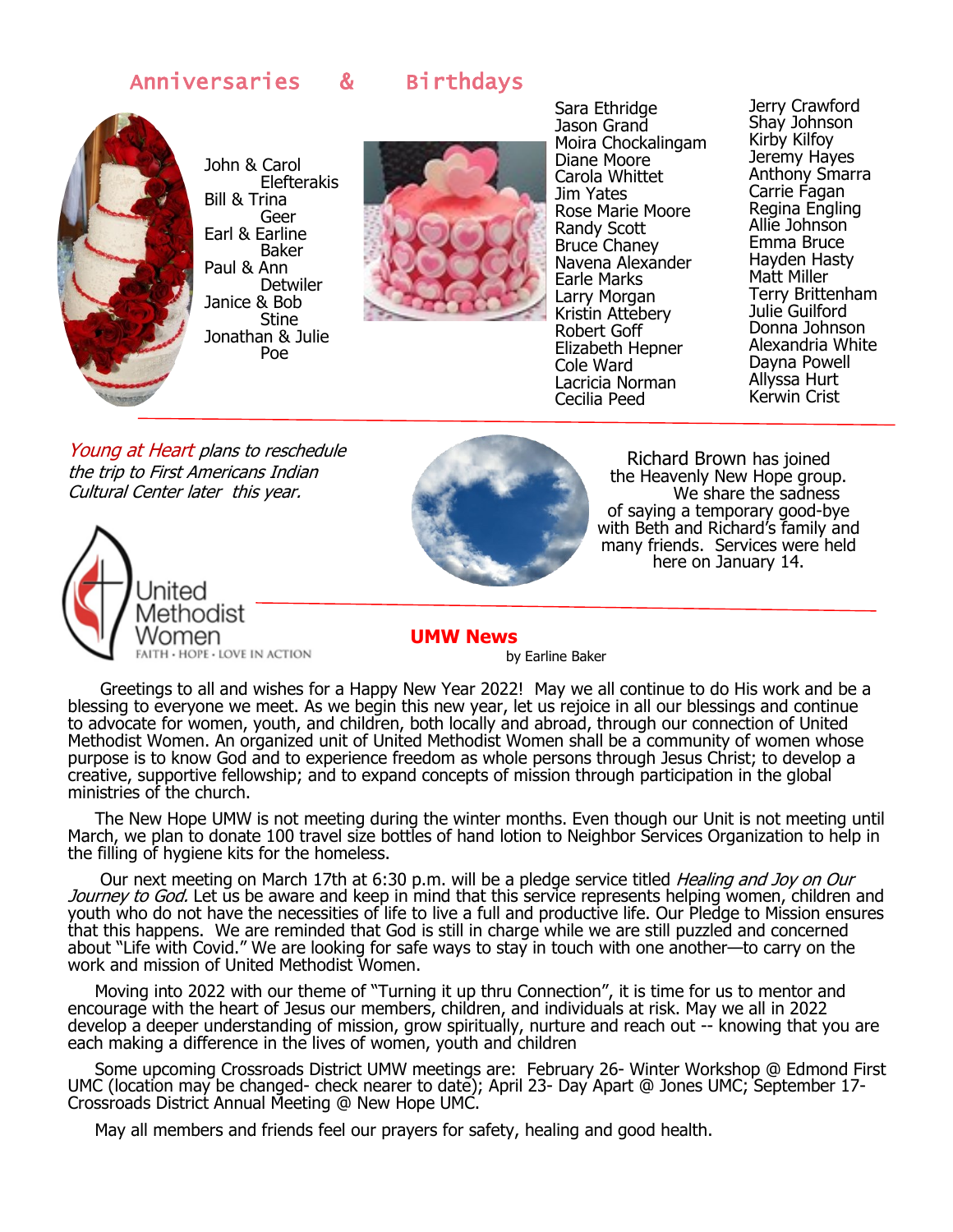## **Children's Ministry**

#### Greetings!

Happy February friends of the Children's Ministry! We have a busy month ahead of us and we can't wait to get it started! Take note that we will NOT have evening classes on Sunday, February 13<sup>th</sup>. That is Super Bowl Sunday, enjoy the evening with your families.



Sunday, February  $20<sup>th</sup>$  we will have our annual **Love Your Neighbor as Yourself Valentine's Party**! This will be during our regular evening class time,  $5.00 - 7:00$  pm. The "cost" of admission" to the party is food items for our food pantry! We will

have dinner and a HUGE Just Dance tournament! Your children are welcome to bring Valentines for our class! There will also be a bounce house set up in the gym!

Calling all 3<sup>rd</sup>-5<sup>th</sup> graders! Our Upper Elementary Mystery Retreat is back this year! On Friday, Feb. 25<sup>th</sup> all 3<sup>rd</sup>-5<sup>th</sup> graders are invited to meet us at the church at 5:30 p.m. They will then be loaded up onto the bus for

three mystery locations! After that we will spend the for pick-up on Saturday at 8 a.m. This is such a fun evening/night together! Don't miss it!



for a short lesson, sometimes a craft or activity and just some time to check in with each other. If your child would like to get connected to the zoom and you need the zoom information, please see Luisa!

 On Sunday evenings, we meet in-person from 5-7 p.m. We have begun rehearsals for our Spring Musical, Life of the Party: The Mary and Martha Story! The Sunday after Easter will be "Children's Sunday."

 Our children will serve as liturgists and bring their musical as our sermon that Sunday in both services. Our Preschool children will also be bringing a musical element to worship that day. You won't want to miss it!

 We are still looking for volunteers interested in working with our Children's Ministry. If you might be interested, please let Luisa know! We would love to talk with you about it!

 As always, thank you for continuously supporting our children. If you have any questions or suggestions, please let Luisa know!

Blessings,

Luisa Medina

[luisa@newhopeokc.org](mailto:luisa@newhopeokc.org)



## **Preschool Ministry**

 February will be a fun month for the preschoolers! The kids will be learning Bible stories from the Beginner's Bible curriculum on Sunday mornings and will be doing crafts and activities based on those stories.

 On Sunday evenings, the kids will continue learning about creation through topics: God Creates Sun, Moon, Stars, and Planets and God Creates Sea Creatures.

On February  $20<sup>th</sup>$ , the kids will celebrate Valentine's Day together with a party and some fun crafts.

We will not meet the evening of February 13<sup>th</sup> because of the Super Bowl.

## **CDO**

 February is also a busy and fun month for CDO!

This month's letters and themes are:

- R- Robots; S- Senses- Our Five Senses;
- T- Transportation; and U- Under the Sea

 The topics for Chapel time this month are: God Gives Good Gifts, Loving God Completely, The Bible is God's Story, and God Is Number One.

 The CDO kids will celebrate Valentine's Day together on February  $10<sup>th</sup>$  with class parties and a special lunch.

 **Pre-K enrollment** for next school year will begin in February. We will have a Pre-K preview for the program on February 10<sup>th</sup> at 6:00 pm. Anyone wanting to enroll a child is invited to come and learn about our program.

Summer and Fall enrollment begins in March for all of CDO!

 Thank you for supporting the preschool ministries at New Hope!

Amy Aita- Director